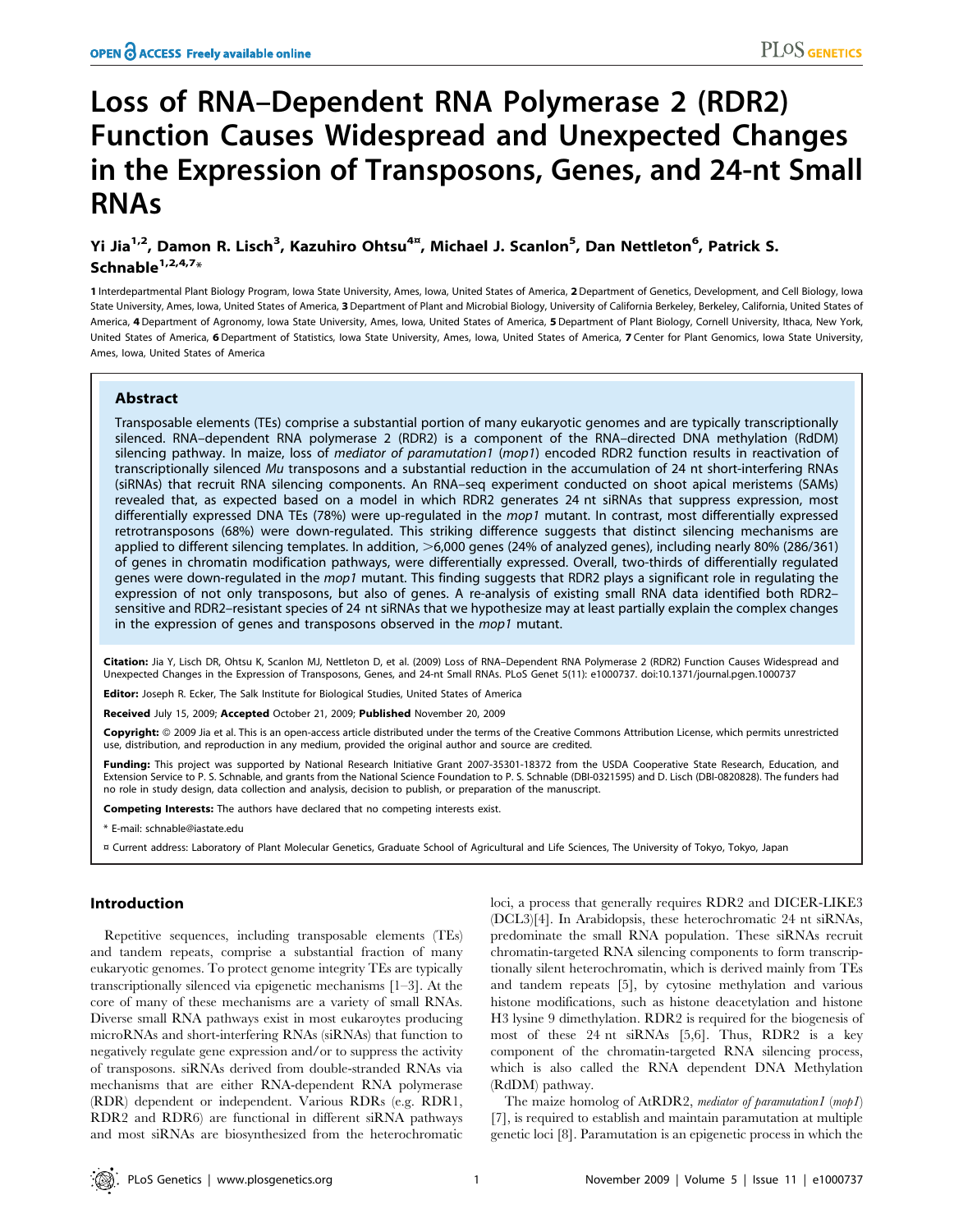#### Author Summary

Shoot apical meristems (SAMs) are ultimately responsible for generating all above-ground plant tissues. Recent studies highlighted the effects of chromatin remodeling on the expression of various genes important to SAM development. The transposons that comprise a substantial portion of many eukaryotic genomes are typically transcriptionally silenced, presumably to promote genome stability. We demonstrate that a loss of a key component of the RNA–dependent DNA Methylation (RdDM) silencing pathway affects the expression of not only transposons but also thousands of genes, including nearly 80% of the chromatin-associated genes. Surprisingly, the expression of many transposons and genes is down-regulated via the loss of this component of the silencing pathway. In this study, we have shown that a maize mutation of RDR2 causes significant changes in SAM morphology. In combination, these observations indicate the complexity of transcriptome regulation and the crucial roles of RDR2 on transcriptome regulation, chromatin modification, and SAM development.

interaction of two alleles of a single locus causes a heritable change of one allele that is induced by the other allele. Paramutation was first observed on the *red1*  $(rI)$  locus in maize by R.A. Brink in the 1950s in which specific weakly expressed alleles can heritably change other strongly expressed alleles to weakly expressed alleles [9]. In maize, paramutation is also observed in  $bI$  and  $pII$  loci. The mop1 gene, which encodes the maize version of RDR2, is required for paramutation in b1, r1and pl1 loci, demonstrating that an RNAdependent mechanism is important for paramutation in maize [7]. A tandem repeat 100 kb upstream of b1 locus is required for paramutation in  $b1$  locus. This repeat does not share sequence similarity with the  $b1$  coding sequence, but has been demonstrated to physically interact with the  $bI$  transcription start site [10]. Mutations in *mop1* can also result in reactivation of transcriptionally silenced Mutator transposons and can substantially reduce the overall levels of 24 nt siRNAs, demonstrating that in maize RDR2 contributes to the silencing of repetitive elements and plays an important role in the biogenesis of 24 nt siRNAs [11,12].

Shoot apical meristems (SAMs) are responsible for the elaboration of all above-ground plant organs [13]. Maintenance of SAM identity and organogenesis are precisely regulated by a complex regulatory network involving various transcriptional factors and signal transduction proteins, as well as epigenetic factors [14]. In a previously conducted global gene expression analysis of maize SAMs and seedlings we identified 2,700+ genes as being preferentially expressed in SAMs [15]. This included  $\sim 60$ retrotransposons that were substantially up-regulated in SAMs as compared to seedlings despite the fact that mop1 was expressed  $>100$  fold higher in SAMs than in seedlings. It was not clear at that time why repetitive retrotransposons and mop1, which contributes to the silencing of repetitive elements, would be both significantly up-regulated in SAMs. Given that retrotransposonderived transcripts represent  $\sim 9\%$  of all SAM transcripts (as opposed to  $\sim$ 0.3% of seedling transcripts)[15], the SAM is an ideal model for studying the effects of mop1 on the accumulation of retrotransposon-derived transcripts.

Here we report an analysis of an RNA-seq experiment that detected hundreds of transposons and thousands of the genes that are differentially expressed in  $moph$  mutant and non-mutant SAMs. This finding suggests that RDR2 plays a role in regulating the expression of not only transposons, but also of genes. Consistent with this observation, RDR2 mutants also exhibited a distinct SAM morphology relative to their wild type siblings, suggesting a role for RDR2 in normal SAM development. As expected based on its role in the RdDM pathway, loss of RDR2 function resulted in the up-regulation of many DNA TEs, retrotransposons and genes. However, some DNA TEs and many retrotransposons and genes were down-regulated in the mop1 mutant.

#### Results

## Collection of SAMs via Laser Capture Microdissection (LCM) and RNA–seq

A family segregating 1:1 for mop1 homozygotes and heterozygotes was planted in a growth chamber and harvested 14-days after planting. Individual seedlings were genotyped to identify mop1 homozygotes and heterozygotes (see Materials and Methods). To determine the effects of mop1 on SAM development the ratios of height versus width of mutants (homozygous) and non-mutants (heterozygous) SAMs were compared (Figure 1); mutant ratios were significantly smaller than non-mutant ratios (p-value  $= 0.006$ ; Table S1). SAMs plus leaves at plastochron 0 (P0) and P1 stages were collected via LCM followed by RNA extraction and amplification according to our previously published procedures [15]. A pooled RNA sample from twelve mutant SAMs and a pooled RNA sample from ten non-mutant SAMs were subjected



Figure 1. Comparison of SAM morphologies between mop1 mutants and non-mutants. Safranin O/FastGreen stained image of SAMs from (A) a mop1/mop1 mutant and (B) a non-mutant sibling. See Table S1 for a quantitative analysis. doi:10.1371/journal.pgen.1000737.g001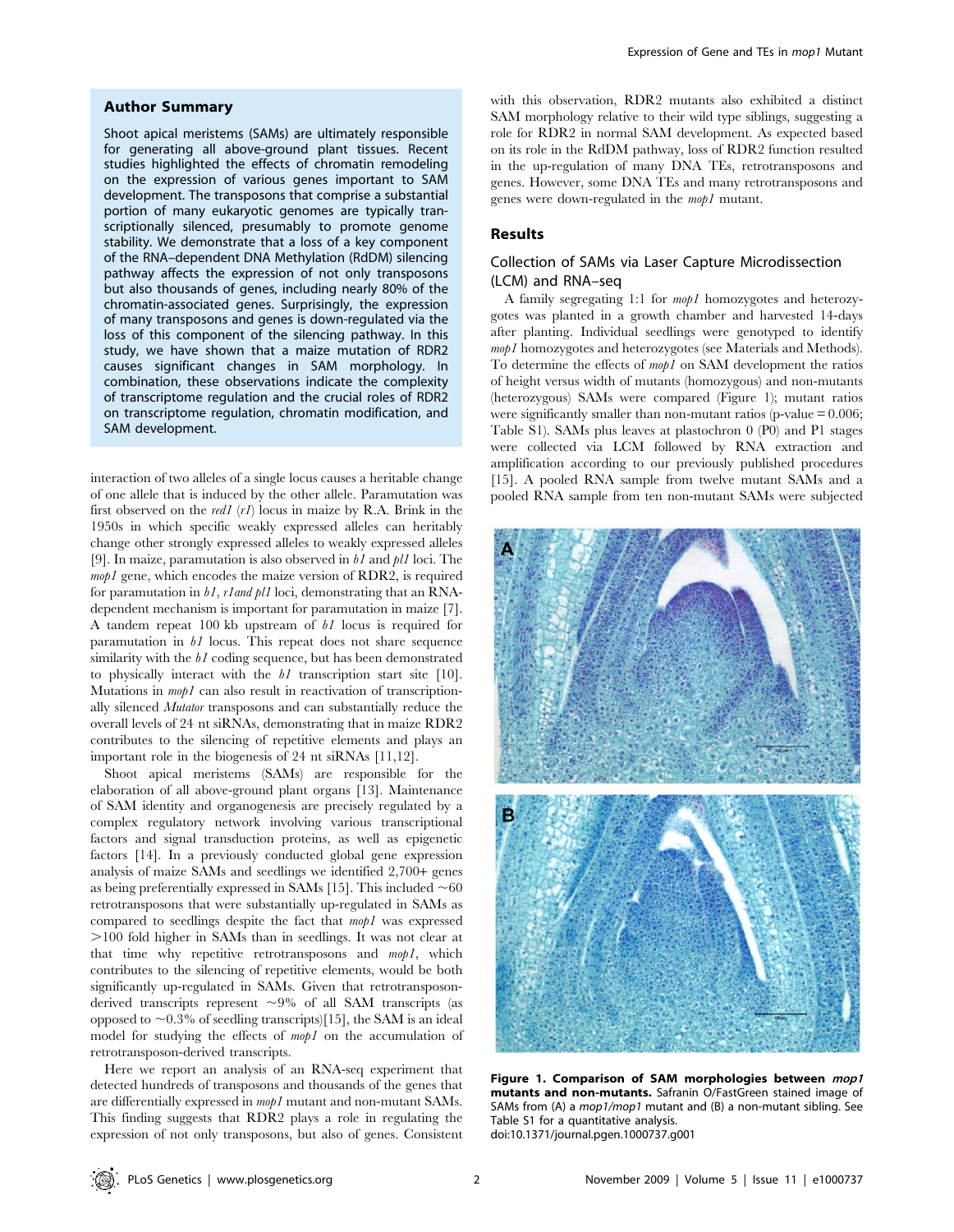to Illumina/Solexa sequencing (see Materials and Methods). 2.8 million reads from  $moph$  mutants and 4.1 million reads from nonmutants could be uniquely mapped to the Maize Genome Sequencing Project's (MGSP's) B73 reference genome [16] (see Materials and Methods).

## Expression of various TEs is differentially affected by loss of RDR2 function

More than 80% of the B73 reference genome is composed of TEs [16]. To ensure genome stability these elements are mostly suppressed via genome defense systems such as chromatin-based silencing, which is guided and reinforced by 24 nt siRNAs [17]. RDR2 plays an important role in the biogenesis of 24 nt siRNAs [18]. To test the hypothesis that the loss of RDR2 function in the mop1 mutant would result in the activation of TEs (i.e, an increased accumulation of TE-derived transcripts), the Illumina/Solexa reads obtained from the SAM were aligned to all annotated TEs in the B73 genome (see Materials and Methods). As expected based on the mechanism associated with the RdDM silencing pathway, many DNA TEs (class II) and retrotransposons (class I) were upregulated in the mop1 mutant (Table 1). However, a significant fraction of DNA TEs and retrotransposons were down-regulated (Table 1). The most strongly up-regulated DNA TE super-families were Stowaway and Tourist and the most strongly down-regulated DNA TE family was CACTA (Figure S1). Both the Ty1/Copia-like and Ty3/Gypsy-like super-families of retrotransposons include some families that were up-regulated and others that were downregulated (Figure S2).

To assess the effects of mop1 on specific groups of DNA TEs, each DNA TE super-family was divided into families based on a phylogenetic analysis conducted by the Maize Transposon Consortium that defined 797 unique families (i.e., monophyletic clades) [16]. Of these families, 22% (175/797) were differentially

Table 1. Expression patterns from diverse super-families of TEs.

|   | TE class Superfamily <sup>a</sup> Total |     | Up <sup>b</sup> | Down <sup>b</sup> | Up+Down <sup>b</sup> |
|---|-----------------------------------------|-----|-----------------|-------------------|----------------------|
|   | <b>RIL</b>                              | 3   | $\mathbf 0$     | $\overline{2}$    | $\overline{2}$       |
|   | <b>RIX</b>                              | 18  | 1               | 12                | 13                   |
|   | <b>RLC</b>                              | 153 | 44              | 62                | 106                  |
|   | <b>RLG</b>                              | 188 | 49              | 105               | 154                  |
|   | <b>RLX</b>                              | 246 | 45              | 112               | 157                  |
|   | <b>Total</b>                            | 608 | 139 (32%)       | 293 (68%)         | 432                  |
| Ш | <b>CACTA</b>                            | 151 | 37              | 21                | 58                   |
|   | hAT                                     | 228 | 23              | 8                 | 31                   |
|   | Helitron                                | 63  | 12              | $\overline{4}$    | 16                   |
|   | <b>Mariner</b>                          | 9   | 0               | $\Omega$          | $\Omega$             |
|   | <b>MULE</b>                             | 140 | 29              | 3                 | 32                   |
|   | PIF/Harbinger                           | 38  | 10              | 3                 | 13                   |
|   | Stowaway                                | 101 | 14              | $\Omega$          | 14                   |
|   | Tourist                                 | 67  | 11              | $\Omega$          | 11                   |
|   | <b>Total</b>                            | 797 | 136 (78%)       | 39 (22%)          | 175                  |

a RIL, LINE (L1) retrotransposons; RIX, unknown LINE retrotransposons; RLC, Ty1/Copia LTR retrotransposons; RLG, Ty3/Gypsy LTR retrotransposons; RLX, unknown LTR retrotransposons.

b Up, number of up-regulated sub-families/families; Down, number of downregulated sub-families/families; sub-families for class I TEs; families for class II TEs; Up+down, total number of differentially expressed sub-families/families. doi:10.1371/journal.pgen.1000737.t001

expressed in the mop1 mutant (Table 1; Table S2). Consistent with our hypothesis, most (78%; 136/175) of the differentially expressed DNA TEs were up-regulated in the *mop1* mutant. In particular, of the 32/140 TE families annotated as Mutator-like elements (MULEs) that were differentially expressed, 29 (91%) were upregulated. This is consistent with the report that silenced Mutator TEs can be reactivated in mop1 mutants [11]. Similarly, of the 31/ 228  $hAT$  families that were differentially expressed, 74% (23/31) were up-regulated. Among the 58/151 differentially expressed CACTA families many (37/58) individual CACTA families were upregulated. Even so, CACTA DNA TEs as a group were downregulated by loss of RDR2 function (Figure S1). The up-regulation of one MULE element and the down-regulation of one hAT element (viz., an  $Ac$ -like element) were confirmed by quantitative real-time PCR (qRT-PCR) (Figure 2).

A similar analysis was performed on retrotransposons, which have been categorized by the Maize Transposon Consortium into super-families (e.g., RLG, retrotransposon LTR Gypsy), families (e.g., Huck) and sub-families (e.g., Ac186577\_1525). 71% of the 608 unique retrotransposon sub-families were differentially expressed to various degrees in the mop1 mutant (Table S3). Consistent with current understanding of the RdDM silencing pathway, approximately one-third (32%) of the differentially



Figure 2. Validation of eight differentially expressed genes via qRT–PCR. Eight differentially expressed genes were chosen from the RdDM pathway (ago4a [Chromdb ID: AGO104], ago4b [Chromdb ID: AGO105], ago4c [Chromdb ID: AGO119], ddm1 [Chromdb ID: CHR101], met1 [Chromdb ID: DMT101]), transposons (hAT [a member of the ZM\_hAT\_8 sub-family; http://www.maizesequence.org]) and MULE [a member of the MULE subfamily DTM\_Zm33205; http://www.maizesequence.org]) and a regulator of SAM development (liguleless3 [Gene model ID: GRMZM2G087741; http:// www.maizesequence.org]) for qRT–PCR validation. Primers used for qRT– PCR are presented in Table S8. Fold change was presented as the relative abundance of transcript in the mop1 mutant/non-mutant. The quantitative fold changes obtained from between RNA–seq and qRT–PCR experiments were significantly correlated (Pearson correlation coefficient was 0.94,  $r^2$  = 0.88, p-value = 0.0005). A t-test of equal expression between the mutant and non-mutant using the data from four biological replications of qRT–PCR were conducted (p-value  $\leq$ 0.05, \*; p-value  $\leq$ 0.01, \*\*). doi:10.1371/journal.pgen.1000737.g002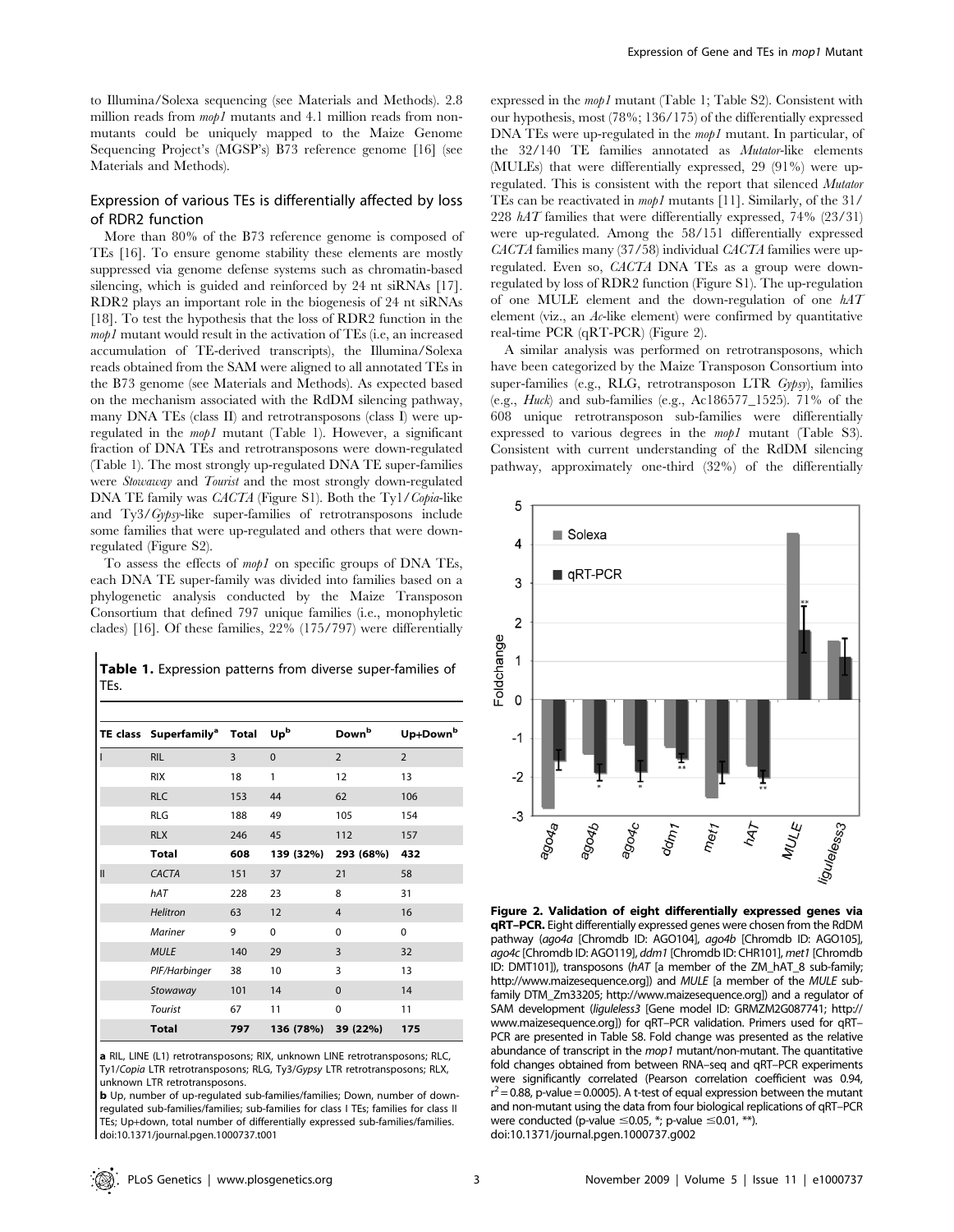expressed retrotransposon sub-families were up-regulated in mop1 mutants as compared to non-mutants. But inconsistent with expectations, the majority (68%) of the differentially regulated retrotransposons were down-regulated in the mutant (Table 1; Table S3). Some specific sub-families of retrotransposons were mostly up- or mostly down-regulated. For example, within the Ty1/Copia-like super-family, 12/16  $\mathcal{T}_l$  and 9/17 Opie sub-families were up-regulated. Within the Ty3/Gypsy-like super-family, 6/7 Flip and 19/20 Huck sub-families were up-regulated. In contrast, 38/41 Ty3/Gypsy-like Cinful-zeon sub-families and 9/10 annotated Ty3/Gypsy-like Prem1 sub-families were down-regulated in the mop1 mutant (Table S3). These distinct responses to loss of RDR2 function suggest that the expressions of different retrotransposon families are regulated via different mechanisms.

## Many chromatin modification genes are down-regulated in the mop1 mutant

To study the impacts of mop1 on chromatin modification pathways, 386 maize genes annotated as being involved in chromatin modification were downloaded in Dec. 2008 from ChromDB [19]. In total, 361 of these genes can be uniquely mapped to the B73 reference genome (see Materials and Methods). RNA-seq reads that map to these chromatin-associated genes were used to conduct Fisher's exact tests. Nearly 80% (286/ 361) of these chromatin pathway genes were differentially expressed between the mop1 mutants and non-mutant siblings using a 5% false discover rate (FDR) cutoff, a frequency far higher than observed when considering all genes (24%). Approximately <sup>3</sup>/<sub>4</sub> (76%) of differentially expressed chromatin genes were downregulated in the mop1 mutant (Table S4). A wide variety of chromatin-associated genes exhibited differential expression between mop1 mutants and non-mutants, including those affecting various histone modifications, such as histone ubiquitination, methylation, acetylation and deacetylation (Table S4). As the maize homolog of AtRDR2, mop1 is expected to function in the RdDM pathway, which involves the biogenesis of 24 nt siRNAs, de novo methylation of DNA, maintenance of DNA methylation, and demethylation [20]. Almost all of the genes known to be implicated in the RdDM pathway were down-regulated in the mop1 mutants (Table 2). The maize genome contains two DCL3 paralogs, which are involved in the biogenesis of 24 nt small RNAs. One of these  $(\zeta \text{mdcl3b})$  was down-regulated while the other  $\langle Zmdcl3a \rangle$  was up-regulated (Table 2). These opposite responses suggest that the two *DCL3* paralogs may be functionally distinct. This type of divergent gene expression pattern was also observed for DRM protein in which one maize homolog was downregulated and another was up-regulated. In addition to DRM protein, AGO4, DRD1, and MET1proteins function in the de novo methylation pathway [20]. All maize homologs of these genes were down-regulated (Table 2). CMT3, MET1, DDM1, HDA6, SUVH4 function in the maintenance methylation pathway [20]. All maize homologs of these genes were down-regulated (Table 2). DNA demethylation is thought to regulate epigenome dynamics in opposition to the RdDM pathway. In Arabidopsis, ROS1 and DME remove DNA methylation [20]. There are two homologs of DME gene in maize and both were down-regulated as well (Table 2). The expression levels of several of genes important for epigenetic silencing (viz.,  $met1$ ,  $met3$ , three  $ago4$  paralogs, and  $ddm1$ ) were tested via qRT-PCR with results that were consistent with those obtained from RNA-seq (Figure 2). These observations demonstrate that there is widespread down-regulation of components in the RdDM pathway in the mop1 mutant, suggesting either that MOP1 positively regulates the entire pathway, or that genes

#### Table 2. Differentially expressed genes in RdDM pathway.

| Chromdb ID <sup>a</sup> | Gene Name <sup>b</sup> | log <sub>2</sub> (FC) <sup>c</sup> | FDR <sup>d</sup> |
|-------------------------|------------------------|------------------------------------|------------------|
| <b>DCL102</b>           | $dc$ 3a                | 1.2                                | 8e-06            |
| <b>DCL104</b>           | dcl3b                  | $-0.5$                             | $1e-02$          |
| AGO104                  | ago4a                  | $-0.7$                             | $9e-21$          |
| AGO105                  | ago4b                  | $-1.7$                             | 6e-17            |
| AGO119                  | ago4c                  | $-0.5$                             | 1e-06            |
| <b>CHR127</b>           | drd1                   | $-1.3$                             | $1e-11$          |
| <b>DMT101</b>           | met1                   | $-1.0$                             | 3e-11            |
| <b>DMT106</b>           | $\dim 1/2$             | $-0.7$                             | $3e-13$          |
| <b>DMT102</b>           | cmt3a                  | $-1.0$                             | 3e-40            |
| <b>DMT105</b>           | cmt3b                  | $-0.7$                             | $4e-22$          |
| <b>SDG118</b>           | suvh4/kyp              | $-1.0$                             | 4e-16            |
| <b>HDA108</b>           | hda6                   | $-0.7$                             | 2e-09            |
| <b>CHR101</b>           | ddm1                   | $-0.5$                             | 8e-04            |
| <b>DNG101</b>           | dme1                   | $-1.0$                             | 4e-12            |
| <b>DNG103</b>           | dme2                   | $-1.7$                             | 9e-26            |

a ID used in Chromdb (http://www.chromdb.org).

**b** ID used in general RdDM pathway [20].

 $c$  log<sub>2</sub> transformation of fold change as the relative abandunce of transcripts in mutants/non-mutants. Positive value indicates the up regulation and negative value indicates down regulation.

d The false discovery rate calculated using Benjamini and Hochberg's procedure [24] for the p-value from Fisher's exact test.

doi:10.1371/journal.pgen.1000737.t002

involved in chromatin modification and DNA methylation are coregulated in maize.

In addition to *mop1*, mutations in two other maize genes are known to affect the accumulation of both 24–26 nt siRNAs and DNA methylation. rmr1 (required to maintain repression1) encodes a SWI/SNF2 class chromatin remodeling protein. Mutations in rmr1 have dramatic effects on accumulation of 24–26 nt siRNAs, maintenance of the repressed state of paramutant genes, and methylation of Mu transposons [21,22]. Unlike the related DDM1 orthologs (Table 2), expression of rmr1 was not significantly changed in the mop1 mutant. This observation is consistent with the suggestion that RMR1 may act genetically upstream and sometimes independently of RDR2 [22]. The second cloned gene that affects 24–26 nt siRNA accumulation in maize is rmr6. This gene encodes the conserved Pol IV largest subunit (RPD1) and is required for paramutation [23]. Although expression of this gene was reduced in the *mop1* mutant, this change was not significant.

### Widespread changes in gene expression following loss of RDR2 activity

The finding that SAM morphology differs between mop1 mutant and non-mutants led us to hypothesize that *mop1* affects not only the expression of TEs and components in RdDM pathway but also genes important to the development of the SAM. To test this hypothesis the Illumina/Solexa reads were mapped to the ''filtered gene set'' of maize generated by the MGSP (see Materials and Methods). Among reads that could be uniquely mapped to the genome, 2.2 million (78%) from mop1 mutants and 3.2 million (79%) from non-mutants aligned to gene models (Figure S3; Table S5). At least one Illumina/Solexa read from at least one of the two genotypes aligned to 24,743 of the 32,540 genes in the MGSP's filtered gene set (Table S5). Of these genes,  $6,016$  (24% of 24,743) could be declared to be differentially expressed between the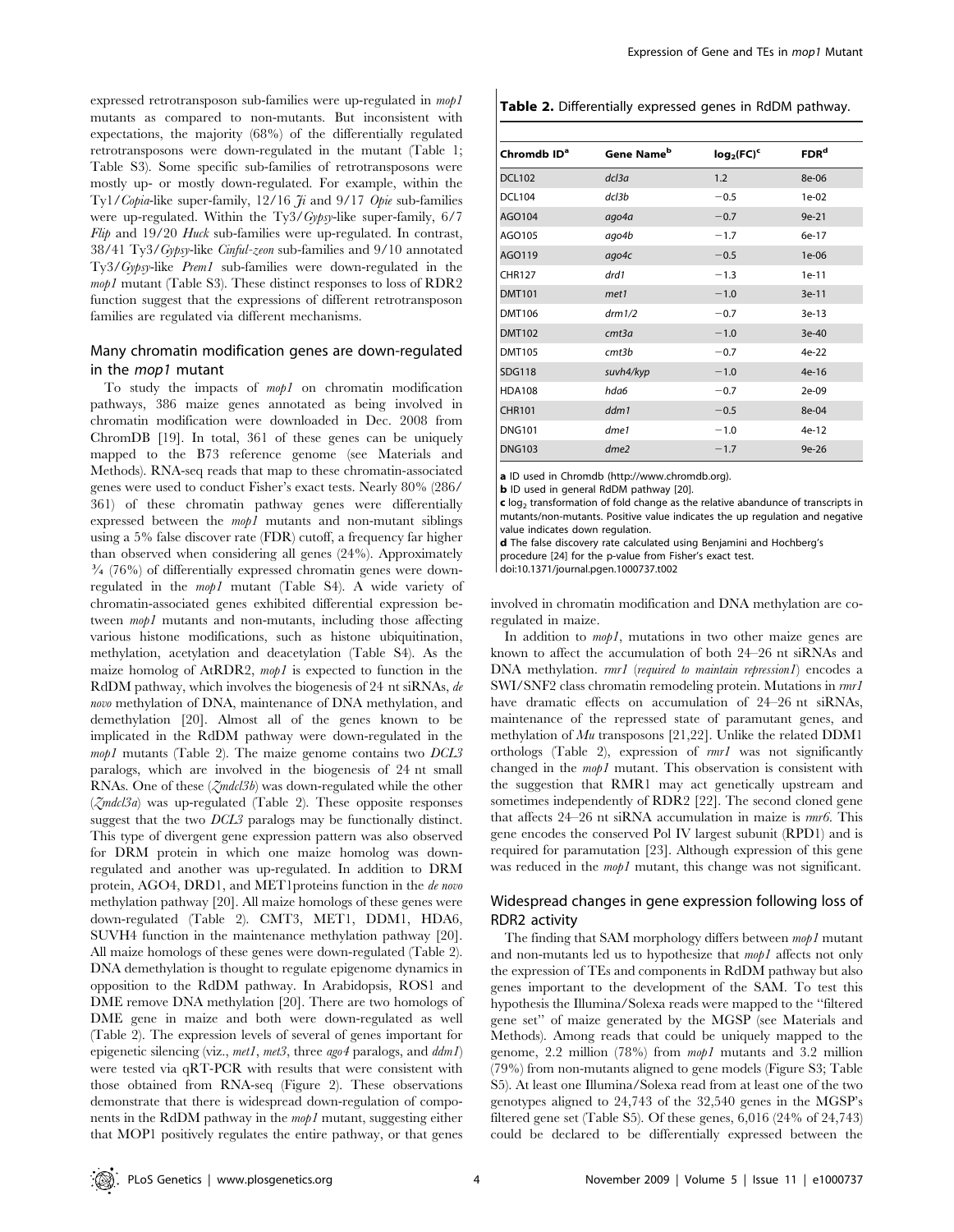mutant and non-mutant pools at an estimated 5% FDR [24]. The ratio of number of genes that were up-regulated in the mob1 mutant to those that were down-regulated was  $\sim$ 1:2 (Table S6). Consistent with our finding that mop1 mutant SAMs differ morphologically from non-mutant siblings (Figure 1; Table S1), several key regulators of SAM development, including *fasciated ear*2 [25], terminal ear1-like 2 [26], outer cell layer4 [27] and liguleless3 (encoding a Knotted class 1 homeodomain protein) [28] were differentially expressed (Table 3). The differential expression of one of these genes, liguleless3, was validated via quantitative realtime PCR (qRT-PCR) (Figure 2). This finding suggests that 24 nt siRNAs play a role in regulating (directly or indirectly) the expression of not only transposons, but also of genes.

#### Re-analysis of existing 24 nt siRNA data

The analyses described above demonstrate that loss of RDR2 function results in widespread changes in the accumulation of transcripts from DNA TEs, retrotransposons and genes. As expected based on a model in which RDR2 generates 24 nt siRNAs that suppress expression, many TEs and genes were upregulated in the mop1 mutant. Interestingly, some DNA TEs and many retrotransposons and genes were actually down-regulated in the mop1 mutant, demonstrating new complexities in the regulation of the expression of transposons and genes.

To explore this complexity we undertook a re-analysis of 24 nt siRNAs isolated from immature ears of mop1 and non-mutant plants [18]. Nobuta et al. reported that mop1 mutants accumulated many fewer 24 nt siRNAs (as a proportion of all small RNAs) than do wild-type [18]. Their analysis treated all 24 nt siRNAs as a group. We extended their analysis by considering the effects of the mop1 mutation on the accumulation of each individual species of 24 nt siRNAs in their data set. As such, our analysis enabled us to identify specific RNA species that make up a significantly greater proportion of the observed reads from one genotype than from the other (see Materials and Methods).

Considering the union of mop1 mutant and non-mutant reads, the Nobuta et al. data set contains  $\geq$  2.3M distinct 24 nt siRNA species. Many of these are present at very low abundance and as such it would not be possible to detect statistically significant differences between the two genotypes even if such differences exist. Of the 5% of RNA species for which 5 or more counts were recorded in the union of the two genotypes (125,344/2.3M), we found that 30% (38,564/125,344) of the 24 nt siRNAs were differentially expressed between the two genotypes. Consistent with the report of Nobuta et al., most of the 38,564 differentially regulated species of 24 nt siRNAs (33,614) were down-regulated in the mop1 mutant (Figure S4; Table S7). We term these ''RDR2sensitive 24 nt siRNAs''. Quite unexpectedly, 4,950 distinct species of 24 nt siRNAs were significantly ''up-regulated'' in the mop1 mutant (Figure S4; Table S7). Although some of these may be actually up-regulated, others may simply be less downregulated in the mutant than are other species of 24 nt siRNAs (see Materials and Methods). We have therefore termed these ''upregulated'' species ''RDR2-resistant 24 nt siRNAs''.

#### **Discussion**

RDR2 is an essential component of the heterochromatin silencing pathway in multiple species [5,29] and functions in DNA and histone methylation, the biogenesis of 24 nt siRNAs and the silencing of repetitive DNAs [30]. The maize homolog of RDR2, mop1, was originally identified as a mutant that functions as an epigenetic regulator of a target gene via interactions with upstream tandem repeats [7]. mop1 is also required for the methylation of the terminal inverted repeats of Mu TEs and for the maintenance of silencing of *MuDR* transposons [31]. Based on its mutant phenotypes, it has been hypothesized that the *mop1* gene regulates many loci [8]. To test this hypothesis and to examine the effect of RDR2 on the silencing of TEs in a large, complex genome, we conducted RNA-seq experiments on SAMs of mop1 mutant and non-mutant seedlings. SAMs were selected for analysis because they are responsible for the elaboration of all aerial organs [13], they have a complex transcriptome [32], and our prior analyses had revealed that multiple retrotransposons and mop1 are all substantially up-regulated in SAMs as compared to seedlings [15].

#### Effect of RDR2 on gene expression

We identified more than 6,000 genes whose expression differed between mop1 mutant and non-mutant SAMs. These widespread differences in gene expression are consistent with the multiple developmental defects associated with the loss of mop1 function in mutants [8].

Over several generations, maize lines that carry the mob1 mutation can accumulate a variety of epimutant phenotypes (Lisch, unpublished data). In this study we controlled for the effects of any segregating epi-alleles by analyzing RNA from pools of mop1 and non-mutant SAMs. However, our discovery that genes involved in a variety of silencing pathways including DNA methylation, histone modification and RNA-mediated silencing, are differentially regulated in the  $m\nu pI$  mutant complicates any facile explanation for the origins of these phenotypes. Unlike rdr2 mutants in Arabidopsis, ddm1 and met1 mutants can have severe effects on plant morphology [33], and the maize homologs of both

Table 3. Key regulators of SAM developments showing differential expression.

| l Gene IDª    | $log2(FC)^b$ | FDR <sup>c</sup> | SwissProt ID <sup>d</sup> | <b>Protein Name</b>                                 | E-value <sup>e</sup> | Ref    |
|---------------|--------------|------------------|---------------------------|-----------------------------------------------------|----------------------|--------|
| GRMZM2G104925 | $-0.76$      | 5.00e-04         | O940E8                    | Fasciated ear2                                      |                      | $[19]$ |
| GRMZM2G085113 | $-0.86$      | 1.62e-09         | A9XIW7                    | Terminal ear1-like 2 protein                        | 6e-138               | $[20]$ |
| GRMZM2G123140 | $-0.50$      | 1.05e-02         | <b>B3GW90</b>             | Putative HD-ZIP IV family transcription factor OCL4 | 0                    | $[21]$ |
| GRMZM2G087741 | 0.50         | $6.09e-06$       | O9SYT6                    | Knotted class 1 homeodomain protein liquieless3     |                      | $[22]$ |

a Refer to http://www.maizesequence.org.

b log<sub>2</sub> transformation of fold change as the relative abandunce of transcripts in mutants/non-mutants. Postive values indicate up regulation and negative values indicate down regulation.

d Protein ID retrieved from SwissProt\_Trembl database via blastp (1e-10 as cutoff).

e E-value from blastp search.

doi:10.1371/journal.pgen.1000737.t003

c False discovery rate calculated using Benjamini and Hochberg's procedure [24] for the p-value from Fisher's exact test.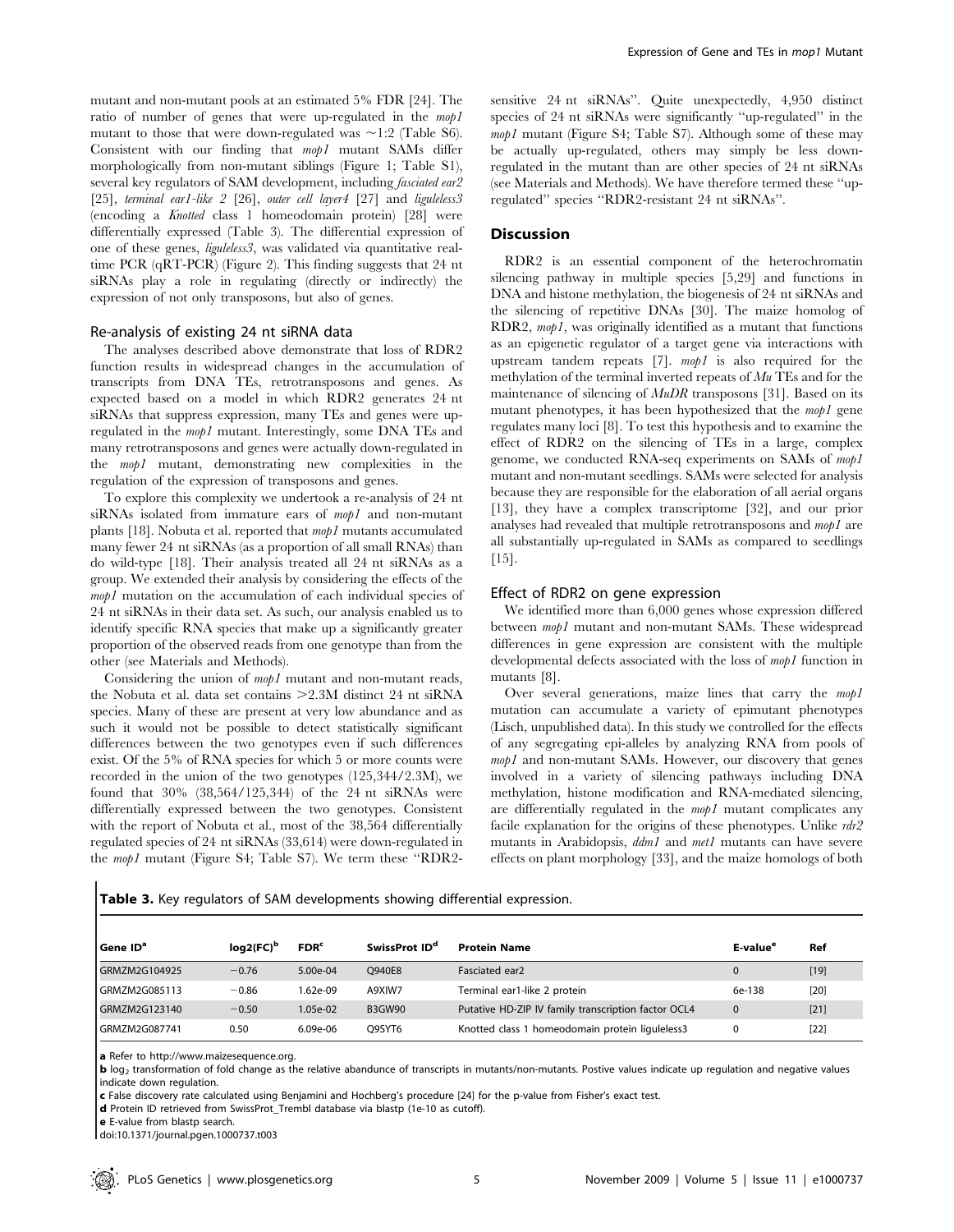of these genes are down-regulated in the mop1 SAMs. It is not clear whether or not the down-regulation in the maize mop1 mutants of so many genes involved in epigenetic regulation is consequential, but it does suggest that many of the phenotypes that arise in mop1 containing lines over multiple generations may not be the direct result of the loss of RDR2 activity. The same may well be true for at least some of the differences in gene expression that we observed.

## Effect of RDR2 on the accumulation of TE-derived transcripts

RNA-seq data identified hundreds of DNA TEs and retrotransposons that are differentially regulated in SAMs. Based on a model in which RDR2 generates 24 nt siRNAs that silence DNA TEs and retrotransposons, our expectation was that loss of RDR2 function in mop1 SAMs would result in the up-regulation of DNA TEs and retrotransposons. Although we did observe that the majority of differentially expressed DNA TEs (78%) were upregulated in the *mop1* mutant, less than half of all differentially regulated retrotransposons (32%) were up-regulated. This suggests that at least some DNA TEs and retrotransposons are silenced via distinct mechanisms.

## RDR2–dependent silencing of pericentromeric TEs

Pericentric heterochromatin is rich in TEs in many species, and these sequences are typically heavily methylated and associated with large numbers of 24 nt siRNAs [2]. Consistent with its role in the RdDM pathway loss of RDR2 function results in the up-regulation of certain TEs, including Huck elements which are members of the Ty3/Gypsy-like super-family of retrotransposons. Fluorescence in situ hybridization (FISH) experiments reveal that although Huck elements are dispersed along all chromosomes they are significantly enriched in the vicinity of, but not in, centromeres [34]. Indeed, in general Ty3/Gypsy-like sequences cluster in pericentromeric regions across all grass species [35]. Our observations provide evidence that at least one pericentromeric repeat (i.e., *Huck*) is transcriptionally silenced via the RdDM pathway.

#### RDR2–sensitive and RDR2–resistant 24 nt siRNAs

In Arabidopsis RNA gel blot experiments, the population of 24 nt siRNAs is almost entirely eliminated in the  $rdr2$  mutant [5], indicating RDR2 is required for the biogenesis of nearly all 24 nt siRNA. In the maize  $moph$  mutant, the population of 24 nt siRNAs is dramatically reduced, but not eliminated [18]. Via a re-analysis of an existing small-RNA data set we identified  $>33,000$  unique "RDR2-sensitive" and  $\sim$  5,000 unique "RDR2-resistant" 24 nt siRNAs that are "down-regulated and "up-regulated" in the mop1 mutant, respectively.

### RDR2–independent silencing of DNA TEs and retrotransposons

In contrast to elements such as Huck, the silencing of some types of DNA TEs and retrotransposons (e.g., most Prem1 elements) does not appear to require RDR2, as evidenced by the fact that they are down-regulated in the *mop1* mutant. The hypothesis that an RDR2-independent heterochromatin silencing pathway exists in maize is consistent with our previous observation that many retrotransposon are significantly up-regulated (some  $>1,000\times$ ) in SAMs as compared to seedlings even though mop1 transcripts accumulate in SAMs to a level  $100 \times$  higher than in seedlings. On the other hand, because new retrotransposon insertions are quite rare in maize [36], we considered the possibility that a significant proportion of the retrotransposon-derived transcripts we detected in SAMs are generated via RDR2 activity itself [37], which can produce aberrant non-polyadenylated RNAs. If this were the case, these species would indeed be lost in the RDR2 mutant (along with associated siRNAs). However, because the procedures we used to construct our RNA-seq libraries preferentially target mRNA species this possibility seems unlikely.

We therefore considered other RDR2-independent mechanisms for silencing DNA transposons and retrotransposons in a complex genome such as that of maize. Because the expression of many genes is affected by the mop1 mutant, it is possible, for example, that some of these effects could be antagonistic to the direct effects of mop1 on gene silencing. In addition, Lippman et al. [38] reported that the epigenetic inheritance of different TEs differed from mutant to mutant in Arabidopsis and proposed the existence of distinct but interacting pathways responsible for transposon silencing via siRNAs and histone modifications. Observations from fission yeast offer a plausible possibility for an RDR2-independent pathway. In this yeast, inhibition of histone deacetyltransferases causes an inherited loss of heterochromatin [39]. Several genes encoding histone deacetyltransferases (HDACs) were up-regulated in the  $m \phi l$  mutant. It is possible that enhanced expression of these HDACs could enhance silencing of some TEs. Similarly, the reduction in expression of the maize orthologs of ROS1 and DME1, both of which are required for demethylation of a variety of target genes in Arabidopsis [40], could result in the silencing of a variety of genes in mop1 mutants. Hence, our observations in the mop1 mutant of the down-regulation of some DNA TEs and many retrotransposons, enhanced expression of genes in the HDAC silencing pathway, and decreased expression of genes in the demethylation pathway are consistent with the existence of multiple silencing mechanisms, but suggest that these mechanisms can potentially interact antagonistically.

Nobuta et al. reported that 22 nt small RNAs are highly abundant in the mop1 mutant [18] and suggested that these small RNAs may be the result of an alternative mode of heterochromatic siRNA production that is independent of, and may even be enhanced by, the loss of RDR2. Alternatively, or in addition, the RDR2-independent silencing we observed could be the result of the RDR2-resistant 24 nt siRNAs we identified. As discussed in the Materials and Methods section, these RDR2-resistant 24 nt siRNAs may actually be produced at higher levels in the mop1 mutant. If this were the case, then these RDR2-resistant siRNAs could be responsible for the enhanced silencing of some of the DNA TEs and retrotransposons we observed in the mop1 mutant. If, on the other hand, the RDR2-resistant siRNAs are simply less susceptible to loss of RDR2 function, they would need to be more effective at silencing in the mop1 background to explain the enhanced silencing of DNA TEs and retrotransposons we observed. RDR2-resistant 24 nt siRNAs might, for example, exhibit enhanced repressive activity in response to changes in chromatin structure resulting from loss of RDR2 activity.

Potential sources of RDR2-resistant siRNAs include novel combinations of sense/anti-sense transcripts and transcribed inverted repeats. In maize retrotransposons are often present in vast nested arrays [36]. Enhanced transcription of these nested retrotransposons (due perhaps to loss of RDR2-dependent silencing) could result in the production of novel combinations of sense and antisense RNAs that could be processed into biologically active siRNAs even in the absence of RDR2. Thus, the effects of the *mop1* mutant on a given transposon family may be a reflection not just of its sequence, but of the physical distribution of that family within the genome. With that in mind, it is interesting to note that the one family of DNA TEs with a high proportion of up-regulated members (CACTA elements) exhibits a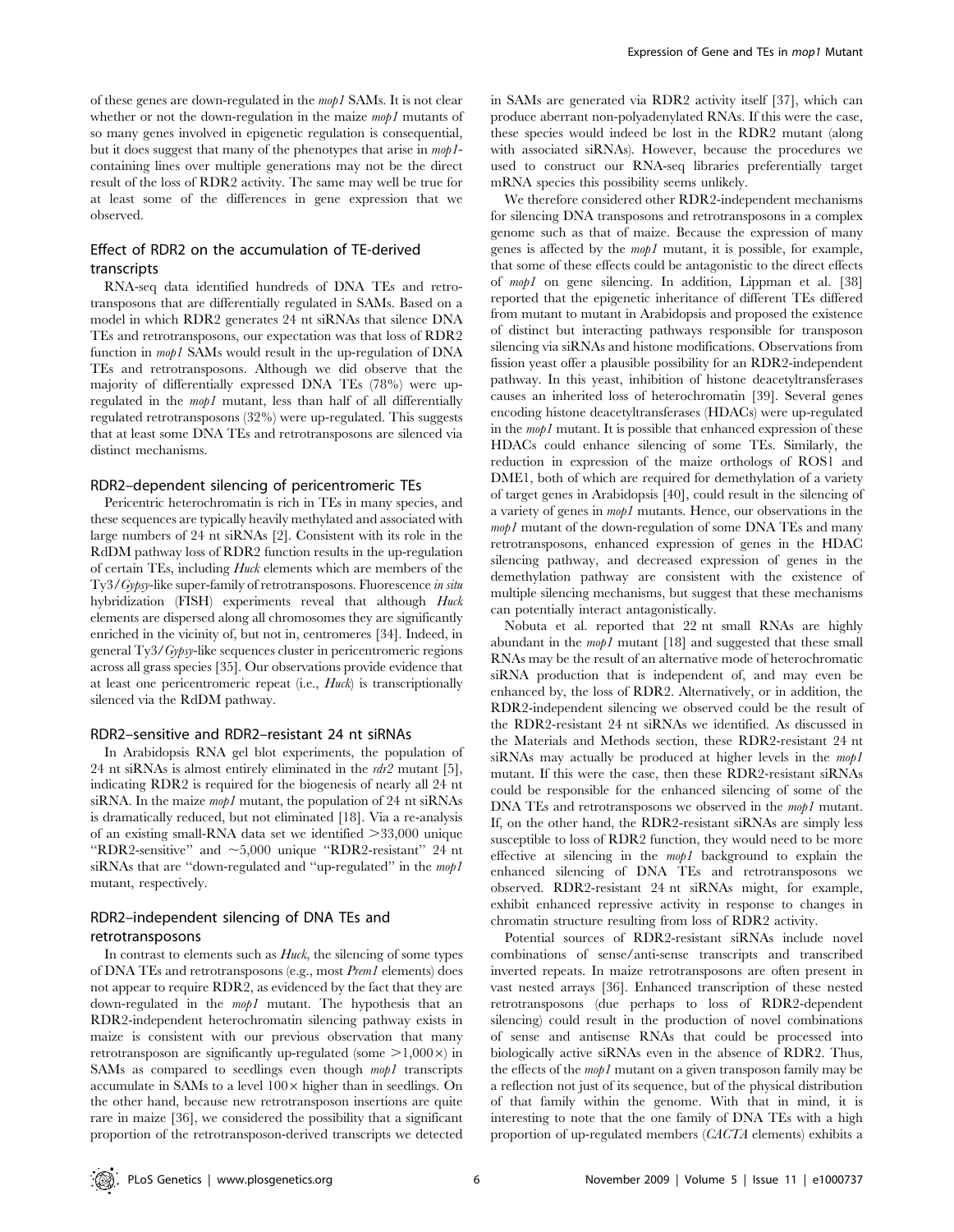distinct chromosomal distribution relative to the other families of DNA transposons. CACTA elements are significantly more likely to be found in gene-poor, heterochromatic regions of the genome than are all other DNA TEs [16].

In addition, dosage effect has been reported in the maize Activator/ Dissociation  $(Ac/Ds)$  and Mutator transposon families [41–44], demonstrating that the regulation of the TE transposition is complex; similar complexity likely contributes to our observation of the downregulation of TEs in the mop1 mutant. For example, some of the changes in expression of TEs and genes observed in this study could be due to epigenetic interactions between TEs and genes. In several cases it has been demonstrated that expression of TEs can reduce expression of nearby genes [45–49]. For example, de-repression of an LTR retrotransposon flanking the BONSAI gene in Arabidopsis in a ddm1 mutant background results in epigenetic silencing of BONSAI [50]. This process involves the production of BONSAI-specific siRNAs. Given our observation that DNA TEs, which tend to be preferentially located in gene-rich regions of the genome are likely to be up-regulated in the mop1 mutants, it is possible that many of the negative effects on gene expression are due to similar interactions between genes and nearby TEs. To more comprehensively analyze the relationship between levels of gene expression, siRNA production, and DNA methylation, it will be necessary to analyze all of these variables in a single tissue. Further, given the number of variables involved, a clear understanding of cause and effect relationships between RDR2 activity and expression will require detailed analyses of individual transposons, retrotransposons and genes.

### Materials and Methods

## Genetic stocks, plant growth conditions, genotyping, and RNA–seq

The mop1-1 allele used in this study has been described previously [12]. This mutant is within a mixed genetic background, including both the highly inbred a1-mum2 minimal Mutator line [51] and the Mutator line from which mop1-1 was first derived [8]. The *mop1-1* mutation in this background was maintained through several generations via sib crosses, self fertilizations, or back-crosses with the a1-mum2 stock. Although the progenitors of this line contained active  $MuDR$  elements, these elements were no longer present in the line used for this study, which lacked detectable Mutator activity.

This genetic background is distinct from that analyzed by Nobuta et al. [18]. Importantly, the family used in these experiments is closely related to a mop1 mutant lineage that gave rise to a large number of unique morphological phenotypes not previously observed in mop1 mutant plants (Lisch, unpublished observation). Given this, and given the dramatic differences in TE composition between maize inbred lines, direct comparisons of transcript data between the current data set and that of Nobuta et al. should be treated with caution.

A plant having the genotype mop1-1/mop1-1 was crossed to Mop1/mop1-1 heterozygote and the resulting progeny kernels planted in growth chambers (PGW-40, Percival Scientific, http:// www.percival-scientific.com). Temperature and light cycles were set as 25 degrees for 15 hours of light and 20 degrees for 9 hours of dark. During the light period the light intensity at the surface of the growth medium was maintained between 650 and 800 umol m<sup>-2</sup> sec<sup>-1</sup>.

At 14-days after planting SAMs were collected using the PALM MicroBeam System (115V Z, P.A.L.M. Microlaser Technologies, http://www.palm-microlaser.com). Plants homozygous and heterozygous for the mop1-1 mutant allele were distinguished using two pairs of primers: a pair of mop1-specific primers consisting of RDRF3 (sequence: 5'-TCTCCACCGCCCACTTGAT-3') and RDRR2 (sequence: 5'-ATGGCCAGCAGGGTGTCGCAGAT-3') and a primer pair consisting of the *Mutator* TIR primer  $Mu$ -TIR (5'-AGAGAAGCCAACGCCAWCGCCTCYATTTC-GTC-3') and the mop1-specific primer RDRF3. Twelve mop1-1/ mop1-1 and ten Mop1/mop1-1 SAMs were used to form mop1 mutant and non-mutant pools. Collected SAM tissues were used for RNA extraction, RNA amplification and synthesis of double stranded cDNAs according to our previous published procedures [15]. These procedures preferentially target polyadenylated transcripts. Illumina/Solexa libraries were constructed using these double stranded cDNAs following Illumina/Solexa's standard protocol for genomic library preparation. The resulting libraries were sequenced on the Solexa 1G Genome Analyzer at the Michael Smith Genome Sciences Centre (Vancouver, BC, Canada). Each library was sequenced using 2 lanes on a Solexa flow cell. The Gene Expression Omnibus (GEO) database (http:// www.ncbi.nlm.nih.gov/geo) accession number for the data used in the paper is GSE16789.

### Alignments of RNA–seq to the maize reference genome and TEs

The resulting Solexa reads were aligned to the maize B73 reference genome (Release 4a.53) (http://www.maizesequence. org) with the short read aligner NOVOALIGN (http://www. novocraft.com) using 32 base sequences. Low quality bases located at the end of reads were trimmed and only reads that mapped uniquely to the genome with a maximum of two mismatches including insertion/deletion (indel) across 32 bases were used for subsequent analyses. The "filtered gene set", a collection of highquality gene models developed by the MGSP, was projected onto the B73 reference genome.

In addition, the Illumina/Solexa reads were also aligned directly to the DNA TE families and retrotransposon subfamilies. Due to the repetitive property of the TEs, each read is allowed to be mapped to multiple DNA TE families or retrotransposon subfamilies but each read is only counted once within each family or sub-family with same alignment criteria as used for alignments to the reference genome.

The 386 chromatin-associated genes were mapped to the maize B73 reference genome using criteria of 95% identity and 90% coverage. Reads that uniquely mapped to the reference genome were projected onto each of these chromatin-associated genes allowing us to detect differential expression.

## Identifying differential expression via a likelihood ratio test and Fisher's exact test

Two statistical procedures to identify differentially expressed genes were compared and evaluated: a likelihood ratio test based on a Poisson model (below) [52] and Fisher's exact test. Although the two procedures produced similar p-values  $(R = 0.9;$  Figure S5), the Fisher's exact test was more conservative. It was therefore selected for use in this study.

The likelihood ratio test analysis generally followed the procedure described in Marioni et al. [52]. For each gene, the number of reads from the mop1-1 mutant sample and the nonmutant sample were modeled as independent Poisson random variables with mean  $\lambda_m C_m$  for mutant and mean  $\lambda_n C_n$  for nonmutant, where  $C_m$  and  $C_n$  denote counts of the total number of mapped reads for the mutant (2,156,241) and non-mutant (3,248,869) samples, respectively. It is straightforward to show that the likelihood ratio statistic for testing the null hypothesis of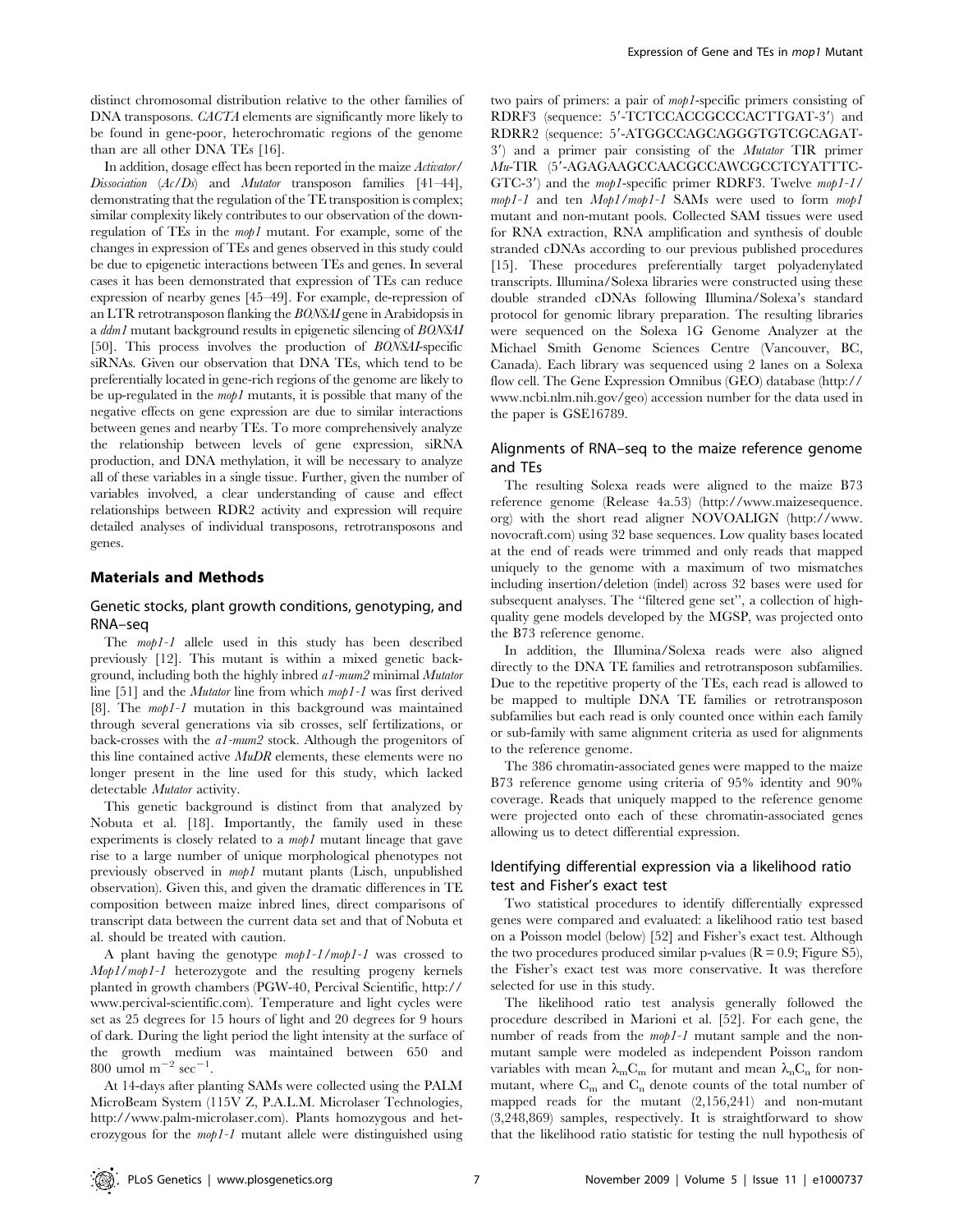$H_0$ :  $\lambda_m = \lambda_n$  is  $T = 2\{k_m \log (k_m/C_m)+k_n \log(k_n/C_n)-k \log(k/C)\},$ where  $k_m$  is the number of mutant reads for the gene in question,  $k_n$  is the number of non-mutant reads for the gene in question,  $k = k_m + k_n$ , and  $C = C_m + C_n$ . This statistic is distributed approximately as a chi-square random variable with 1 degree of freedom when the null hypothesis of no differential expression is true. Thus, p-values were obtained by comparing the observed statistic for each gene to the chi-square distribution with 1 degree of freedom. Ideally, sequencing would have been carried our separately for multiple independent biological replications of each genotype so that over dispersion relative to the Poisson distribution could have been assessed and accounted for using an analysis like that proposed by Robinson and Smyth [53]. Note that our qRT-PCR validation and analysis (discussed below) was based on separate measurements of independent biological replications.

## Detection of RDR2–sensitive and –resistant 24 nt siRNAs

Each species of 24 nt siRNAs was tested whether the proportions in the library between mop1 mutant and non-mutant were significantly different via Fisher's exact test. Because we are able to measure only the abundance of each species in a genotype relative to the total number of reads for that genotype, it is difficult to formally distinguish 24 nt siRNAs that are up-regulated in the mutant from those that make up a significantly greater proportion of the observed reads only because of the absence of many other 24 nt siRNA species in the  $moph$  mutant, thereby making them proportionately more abundant. For the purposes of this study we therefore carefully define up-regulation to mean that a particular species is significantly more abundant in one sample of reads than in another. It is important to note that this does not necessarily mean that the number of RNA molecules of that particular species increases on a per cell basis.

#### qRT–PCR validation and data analysis

Primer design for qRT-PCR was conducted as described [54]. RNA samples independent from those used in the RNA-seq experiment were extracted from four biological replications from mop1-1/mop1-1 and Mop1/mop1-1 (3 SAMs pooled within each replicate per genotype) by using the same procedure as the RNAseq experiment. To prepare the cDNA template, combined oligodT and random hexamers was used to perform reverse transcription reactions at 55°C for 1 hour with SuperScript III. A reverse transcription without SuperScript III was conducted to control for genomic DNA contamination. qRT-PCR was conducted on an Mx4000 multiplex quantitative PCR system (Stratagene). RNA from a human gene (GenBank accession no. AA418251) was spiked into each reaction as an external reference for data normalization. Genotype-specific Ct values for each gene and control were calculated and then the  $\Delta\Delta$ Ct was computed. For each gene,  $\Delta\Delta$ Ct across 4 biological replications was used to conduct a t-test in R (www.r-project.org) [55].

#### Supporting Information

Figure S1 Overall expression fold changes of mutant versus non-mutant for differentially expressed DNA TEs. In this analysis all members of each differentially expressed super-family were treated as a group. The percentage of reads that match each super-family among all mapped reads in each genotype was calculated and the fold change was computed as the ratio of the percentage of mutant versus non-mutant for each super-family. Found at: doi:10.1371/journal.pgen.1000737.s001 (0.22 MB TIF)

Figure S2 Overall fold changes of mutant versus non-mutant for differentially expressed retrotransposons. In this analysis all members of each differentially expressed family were treated as a group. The percentage of reads that match each family among all mapped reads in each genotype was calculated and the fold change was computed as the ratio of the percentage of mutant versus non-mutant for each family.

Found at: doi:10.1371/journal.pgen.1000737.s002 (0.24 MB TIF)

Figure S3 Distribution of numbers of mapped reads across tested genes.

Found at: doi:10.1371/journal.pgen.1000737.s003 (0.29 MB TIF)

Figure S4 RDR2-sensitive and RDR2-resistant 24 nt siRNAs in wild-type and  $m \phi l$  mutants. The log<sub>2</sub> transformation of read counts in non-mutant (x-axis) versus  $m \phi l$  mutant (y-axis) for each species of the 4,950 RDR2-resistant 24 nt siRNAs (green dots) and the 33,614 RDR2-sensitive 24 nt siRNAs (red dots) were plotted.

Found at: doi:10.1371/journal.pgen.1000737.s004 (0.36 MB TIF)

Figure S5 p-value comparison between likelihood ratio test and Fisher's exact test.

Found at: doi:10.1371/journal.pgen.1000737.s005 (0.27 MB TIF)

Table S1 mop1 mutants and non-mutants have distinct SAM morphologies.

Found at: doi:10.1371/journal.pgen.1000737.s006 (0.01 MB PDF)

Table S2 List of differentially expressed DNA transposon families.

Found at: doi:10.1371/journal.pgen.1000737.s007 (0.03 MB PDF)

Table S3 List of differentially expressed retrotransposon subfamilies.

Found at: doi:10.1371/journal.pgen.1000737.s008 (0.04 MB PDF)

Table S4 List of differentially expressed chromatin-associated genes.

Found at: doi:10.1371/journal.pgen.1000737.s009 (0.66 MB DOC)

Table S5 Alignment of RNA-seq reads to genome and genes. Found at: doi:10.1371/journal.pgen.1000737.s010 (0.01 MB PDF)

Table S6 List of differentially expressed genes and related annotation.

Found at: doi:10.1371/journal.pgen.1000737.s011 (7.02 MB DOC)

Table S7 List of RDR2-sensitive and RDR2-resistant 24 nt siRNA.

Found at: doi:10.1371/journal.pgen.1000737.s012 (1.63 MB PDF)

Table S8 Primer sequences used for qRT-PCR experiment. Found at: doi:10.1371/journal.pgen.1000737.s013 (0.01 MB PDF)

#### Acknowledgments

We thank the Maize Genome Sequence Project (NSF DBI-0527192) and the Maize Transposon Consortium (NSF DBI-0607123) for sharing genome sequences and annotation prior to publication; other members of the Maize Shoot Meristem Project (NSF DBI-0820610) and Dr. Gernot Presting for thoughtful discussions; and Schnable Lab members Ms. Marianne Smith for wet lab support, Mr. Cheng-Ting Yeh for computational support, and Sanzhen Liu and Dr. An-Ping Hsia for thoughtful discussions.

## Author Contributions

Conceived and designed the experiments: YJ DN PSS. Performed the experiments: YJ KO. Analyzed the data: YJ DN. Contributed reagents/ materials/analysis tools: DRL PSS. Wrote the paper: YJ DRL MJS DN PSS.